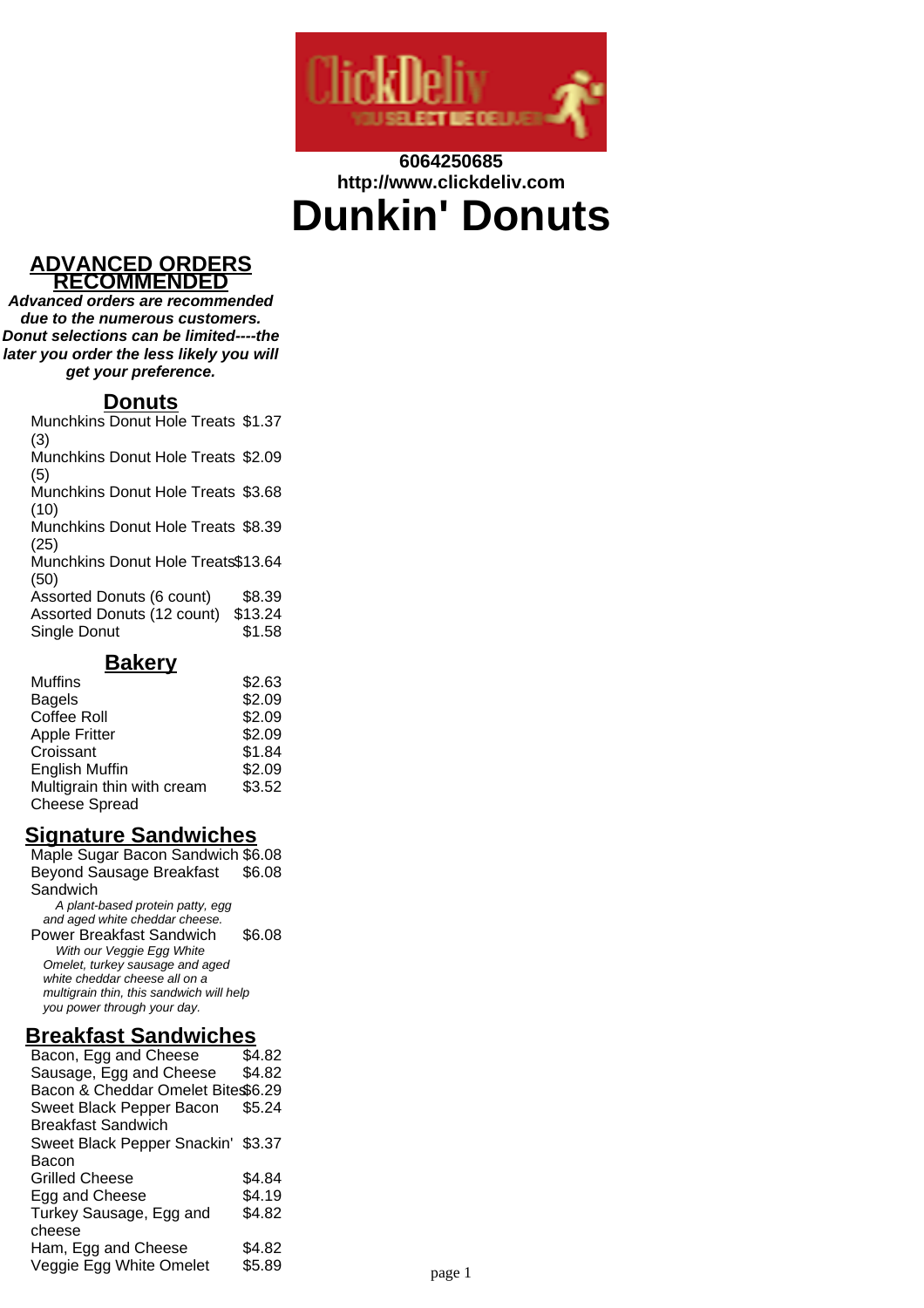# **Wake-Up Wraps**

| Wake-Up Wrap - Beyond            | \$2.51 |
|----------------------------------|--------|
| Sausage                          |        |
| Wake-Up Wrap - Bacon, Egg        | \$2.51 |
| and Cheese                       |        |
| Wake-Up Wrap® - Sweet            | \$2.51 |
| <b>Black Pepper Bacon</b>        |        |
| Wake-Up Wrap - Ham, Egg an\$2.51 |        |
| Cheese                           |        |
| Wake-Up Wrap - Veggie Egg \$2.51 |        |
| White                            |        |
| Wake-Up Wrap - Egg and           | \$2.51 |
| Cheese                           |        |
| Wake-Up Wrap - Sausage, Eg\$2.51 |        |
| and Cheese                       |        |
| Wake-Up Wrap - Turkey            | \$2.51 |
| Sausage, Egg and Cheese          |        |
|                                  |        |

# **Snackin' Menu**

| Maple Sugar Snackin' Bacon           | \$3.24 |
|--------------------------------------|--------|
| <b>Plain Stuffed Bagel Minis</b>     | \$3.24 |
| Hash Browns                          | \$1.04 |
| Everything Stuffed Bagel Minis\$3.24 |        |
| Ham & Cheese Rollups                 | \$3.87 |
| Bacon & Cheese Rollups               | \$3.87 |
| <b>Steak &amp; Cheese Rollups</b>    | \$3.87 |

# **Espresso Drinks**

| <b>Signature Latte</b>       | \$3.79 |
|------------------------------|--------|
| <b>Iced Signature Latte</b>  | \$4.40 |
| Brown Sugar Oat Iced Latte   | \$5.37 |
| <b>Brown Sugar Oat Latte</b> | \$4.70 |
| Latte                        | \$3.79 |
| <b>Iced Latte</b>            | \$4.44 |
| Cappuccino                   | \$3.79 |
| Iced Cappuccino              | \$4.08 |
| Macchiato                    | \$4.19 |
| Iced Macchiato               | \$4.84 |
| Americano                    | \$3.39 |
| Iced Americano               | \$3.79 |
| Espresso                     | \$2.34 |
|                              |        |

### **Iced Drinks**

| \$2.51 |
|--------|
| \$3.66 |
| \$3.24 |
| \$3.66 |
|        |

#### **Iced Drinks**

| <b>Espresso</b>             |        |
|-----------------------------|--------|
| <b>Iced Signature Latte</b> | \$4.40 |
| <b>Iced Latte</b>           | \$4.08 |
| Iced Cappuccino             | \$4.08 |
| <b>Iced Macchiato</b>       | \$4.40 |
| Iced Americano              | \$3.24 |
| Iced Matcha Latte           | \$4.40 |

# **Hot Drinks**

| Coffee            |         |
|-------------------|---------|
| Coffee            | \$2.19  |
| Box O' Joe Coffee | \$17.00 |
| 10 Cups           |         |

# **Hot Drinks**

| \$3.77 |        |
|--------|--------|
| \$3.45 |        |
| \$3.45 |        |
| \$3.77 |        |
| \$2.82 | page 2 |
|        |        |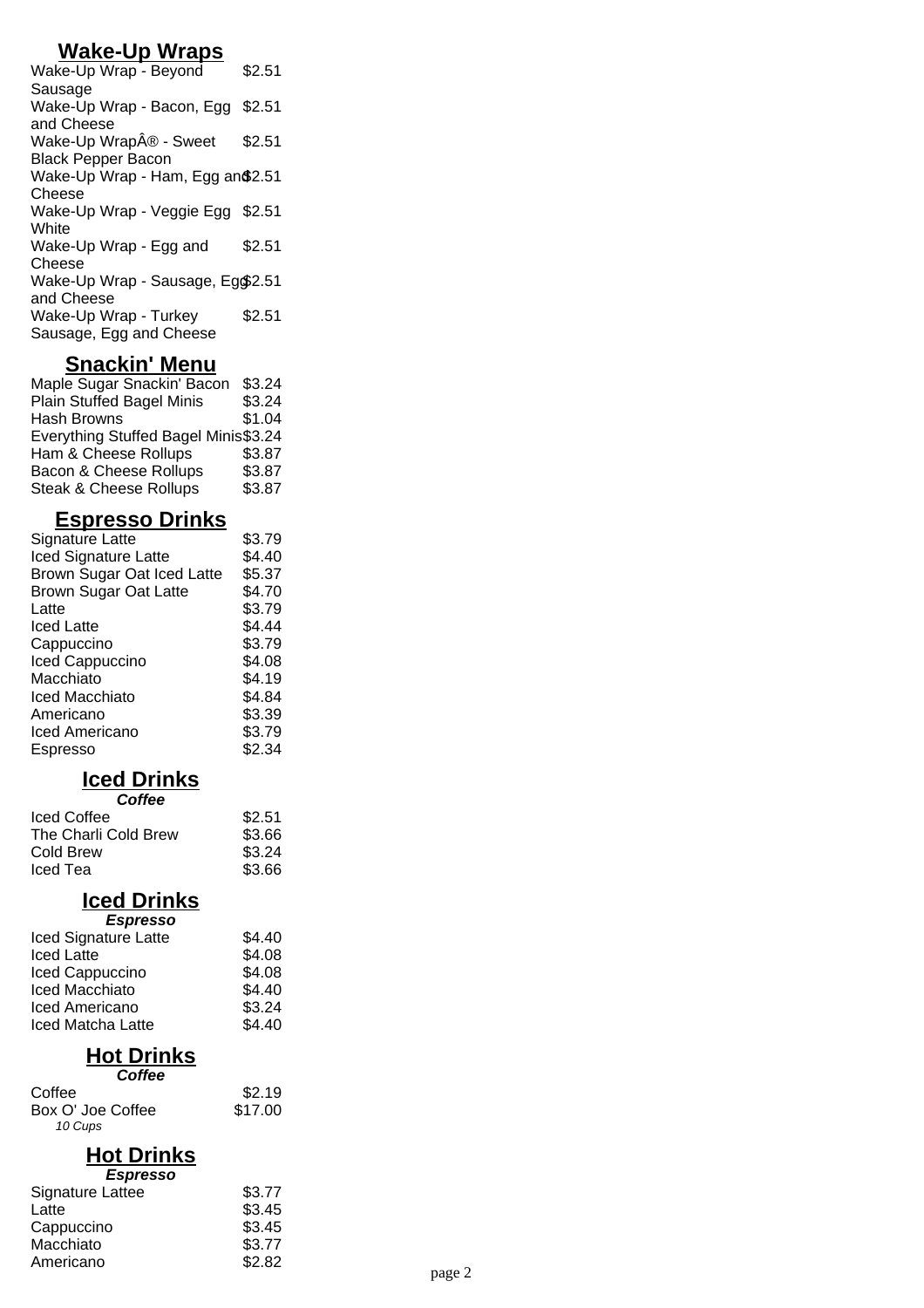### **Hot Drinks**

| <b>Specialty &amp; Tea</b> |        |
|----------------------------|--------|
| Tea                        | \$3.00 |
| Matcha Latte               | \$4.98 |

### **Hot Drinks**

| <b>Hot Chocolate &amp; More</b> |         |  |
|---------------------------------|---------|--|
| Hot Chocolate                   | \$2.30  |  |
| Dunkaccino                      | \$2.30  |  |
| Vanilla Spice                   | \$3.45  |  |
| Box O' Joe Hot Chocolate        | \$17.00 |  |
| 10 Cups                         |         |  |

### **Frozen Drinks**

| Frozen Coffee       | \$3.66 |
|---------------------|--------|
| Frozen Matcha Latte | \$4.61 |
| Frozen Chocolate    | \$3.66 |

# **Bottled Drinks**

| <b>Bottled Water</b>               | \$2.09 |
|------------------------------------|--------|
| Simply Orange Juice                | \$2.51 |
| Apple Juice                        | \$2.30 |
| Coca-Cola                          | \$2.40 |
| Diet Coke                          | \$2.40 |
| Sprite                             | \$2.40 |
| Powerade Mountain Berry Blas\$2.40 |        |
| Vitaminwater XXX                   | \$2.51 |
|                                    |        |

#### **Brew at Home**

| Original Blend Packaged            | \$11.33 |
|------------------------------------|---------|
| Coffee                             |         |
| Original Blend Whole Bean          | \$11.34 |
| Packaged Coffee                    |         |
| Dark Roast Packaged Coffee \$11.33 |         |
| Dunkin' Decaf Packaged Coff®41.34  |         |
| French Vanilla Packaged            | \$11.34 |
| Coffee                             |         |
| <b>Hazelnut Packaged Coffee</b>    | \$11.33 |
| K-Cup Pods                         | \$11.33 |
| Dunkin' K-Cup pods are made        |         |
| especially for your Keurig K-Cup   |         |
| brewing system.                    |         |

### **Disclaimer**

**This restaurant is a non-participating restaurant. ClickDeliv does not represent or market this restaurant. By ordering online from ClickDeliv, you are agreeing to our terms & conditions & authorize ClickDeliv to order from Dunkin' Donuts, pay for the order, collect payment from you, and deliver the order to you. Website prices may vary from dine-in prices and/or a service fee may apply. We do not prepare your food or your food order and we are not responsible for mistakes made by the restaurant on your order, or quality & preparation of your food. We simply transport your food order to you by Independent Contracted Drivers who receive your food sealed by the restaurant and then placed in the proper insulated food carrying bag in order to transport your food in a healthy manner to you. No orders can be cancelled once the restaurant has begun your order. Any issue with your order please contact ClickDeliv at: customercare@clickdeliv.com** page 3